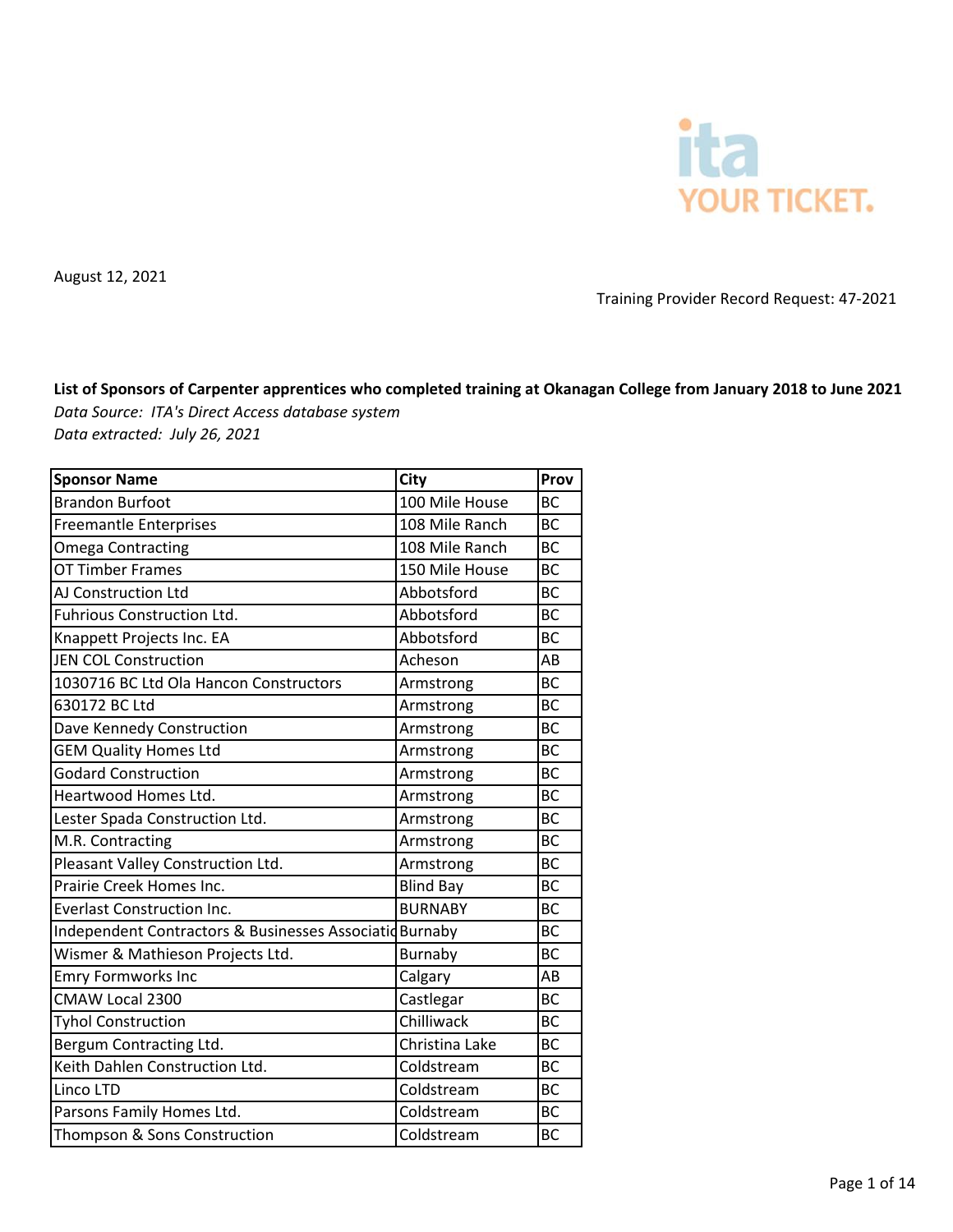| <b>Sponsor Name</b>                     | City       | Prov      |
|-----------------------------------------|------------|-----------|
| Sherwood Projects Ltd                   | Coquitlam  | <b>BC</b> |
| <b>CHC Cranbrook</b>                    | Cranbrook  | <b>BC</b> |
| New Dawn Developments                   | Cranbrook  | <b>BC</b> |
| <b>Hadden Construction</b>              | Delta      | <b>BC</b> |
| New Vision Projects Ltd.                | Delta      | <b>BC</b> |
| <b>Aecon Construction Solutions Inc</b> | Edmonton   | AB        |
| Alberta Regional Council of Carpenters  | Edmonton   | AB        |
| WorleyParsonsCord Teamco Ltd.           | Edmonton   | AB        |
| A Thor Builders Inc.                    | Enderby    | <b>BC</b> |
| <b>Enns Homes</b>                       | Enderby    | <b>BC</b> |
| Oak Valley Homes Ltd                    | Enderby    | <b>BC</b> |
| Penn-Brecht Construction                | Enderby    | <b>BC</b> |
| <b>Stephens Construction Services</b>   | Enderby    | <b>BC</b> |
| 1182469 B.C Ltd                         | Errington  | <b>BC</b> |
| <b>Mcguire Construction</b>             | Esquimalt  | <b>BC</b> |
| <b>Elk River Mountain Homes Inc</b>     | Fernie     | <b>BC</b> |
| Fort McKay Alcor                        | Fort McKay | AB        |
| Caledon Carpentry                       | Golden     | <b>BC</b> |
| Ennadai Woodworks Inc                   | Golden     | BC        |
| Golden Wood Core Contracting Inc.       | Golden     | <b>BC</b> |
| Yunesit'in Government                   | Hanceville | <b>BC</b> |
| Jim Dent Construction Ltd.              | Hope       | BC        |
| <b>Collective Carpentry</b>             | Invermere  | <b>BC</b> |
| Lakeland Contracting Ltd.               | Invermere  | <b>BC</b> |
| thinkbright environmental Innovations   | Invermere  | <b>BC</b> |
| Solara Homes Inc.                       | Kaleden    | <b>BC</b> |
| <b>Jul Construction Ltd</b>             | Kamloops   | <b>BC</b> |
| <b>Blackburn Building Ltd</b>           | Kaslo      | <b>BC</b> |
| 0907691 BC LTD / dba Rempel Builders    | Kelowna    | <b>BC</b> |
| 1015837 B.C. Ltd.                       | Kelowna    | <b>BC</b> |
| 1184899 BC Ltd.                         | Kelowna    | <b>BC</b> |
| <b>Aaro Builders</b>                    | Kelowna    | <b>BC</b> |
| Al Stober Construction Ltd.             | Kelowna    | <b>BC</b> |
| Alves Bros Contracting LTD              | Kelowna    | <b>BC</b> |
| Argus Properties Ltd.                   | Kelowna    | <b>BC</b> |
| Atlas Foundation to Finish              | Kelowna    | <b>BC</b> |
| Authentech Homes Ltd.                   | Kelowna    | <b>BC</b> |
| Big White Ski Resort Ltd.               | Kelowna    | BC        |
| <b>Bronag Contracting Ltd</b>           | Kelowna    | BC        |
| <b>Bsmart Construction</b>              | Kelowna    | BC        |
| C Link Enterprises                      | Kelowna    | ВC        |
| <b>Cadence At The Lakes</b>             | Kelowna    | <b>BC</b> |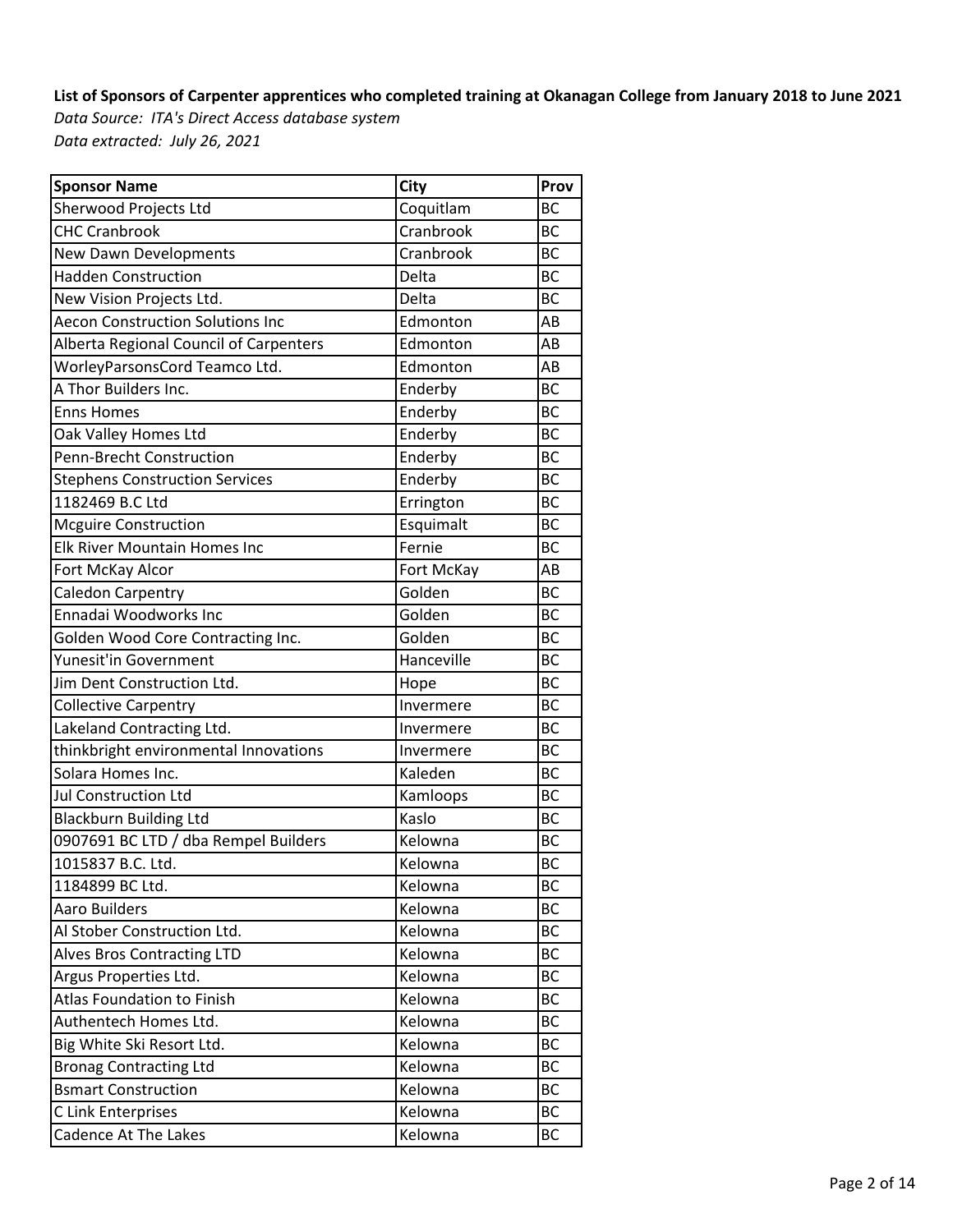| <b>Sponsor Name</b>                     | City    | Prov      |
|-----------------------------------------|---------|-----------|
| Callahan Construction Company Ltd.      | Kelowna | <b>BC</b> |
| Cartreval Industries Inc.               | Kelowna | <b>BC</b> |
| <b>Coordinate Consulting Corp</b>       | Kelowna | <b>BC</b> |
| <b>Craftbuilt Construction Inc</b>      | Kelowna | <b>BC</b> |
| Crown Property Developments Ltd         | Kelowna | <b>BC</b> |
| <b>CT Carpentry</b>                     | Kelowna | BC        |
| <b>CTN Construction</b>                 | Kelowna | <b>BC</b> |
| Degroot Custom Homes Ltd                | Kelowna | <b>BC</b> |
| Design By Lesley Inc.                   | Kelowna | <b>BC</b> |
| Dilworth Quality Homes Inc.             | Kelowna | <b>BC</b> |
| <b>E Houston Contracting LTD</b>        | Kelowna | <b>BC</b> |
| Edgecombe Enterprises Inc.              | Kelowna | <b>BC</b> |
| <b>Eising Construction</b>              | Kelowna | <b>BC</b> |
| <b>Emry Formworks Inc</b>               | Kelowna | <b>BC</b> |
| Fawdry Homes Ltd                        | Kelowna | <b>BC</b> |
| G. Dirksen Contracting                  | Kelowna | <b>BC</b> |
| <b>Grandt Contracting</b>               | Kelowna | <b>BC</b> |
| J & C davidson Construction Ltd         | Kelowna | <b>BC</b> |
| J. Demman Contracting                   | Kelowna | <b>BC</b> |
| Jason Mackenzie Construction Inc.       | Kelowna | <b>BC</b> |
| Jesse J Contracting                     | Kelowna | <b>BC</b> |
| Joe and Sons Concrete Ltd.              | Kelowna | <b>BC</b> |
| <b>KCA Developments</b>                 | Kelowna | <b>BC</b> |
| Kirk Hanson's Born Builders             | Kelowna | <b>BC</b> |
| Kynoch Builders Inc.                    | Kelowna | <b>BC</b> |
| <b>Lawes Construction</b>               | Kelowna | <b>BC</b> |
| <b>Lines Construction</b>               | Kelowna | <b>BC</b> |
| <b>Lonewolf Homes LTD</b>               | Kelowna | <b>BC</b> |
| Lux Quality Construction Ltd.           | Kelowna | <b>BC</b> |
| Maltech Construction Ltd.               | Kelowna | <b>BC</b> |
| Maple Reinders Constructors Ltd.        | Kelowna | <b>BC</b> |
| <b>Maraine Construction Ltd</b>         | Kelowna | <b>BC</b> |
| <b>MJI Contracting</b>                  | Kelowna | BC        |
| Mr. + Mrs. Custom Carpentry             | Kelowna | BC        |
| <b>Nicholson Exteriors</b>              | Kelowna | BC        |
| Okanagan Training & Development Council | Kelowna | BC        |
| Organik Construction Ltd                | Kelowna | <b>BC</b> |
| Plan B Contractors Inc                  | Kelowna | <b>BC</b> |
| Polar North Contracting LTD             | Kelowna | <b>BC</b> |
| Ray Russo Construction                  | Kelowna | <b>BC</b> |
| Sawchuk Developments Co. Ltd.           | Kelowna | BC        |
| Sawyer Construction & Renovation        | Kelowna | BC        |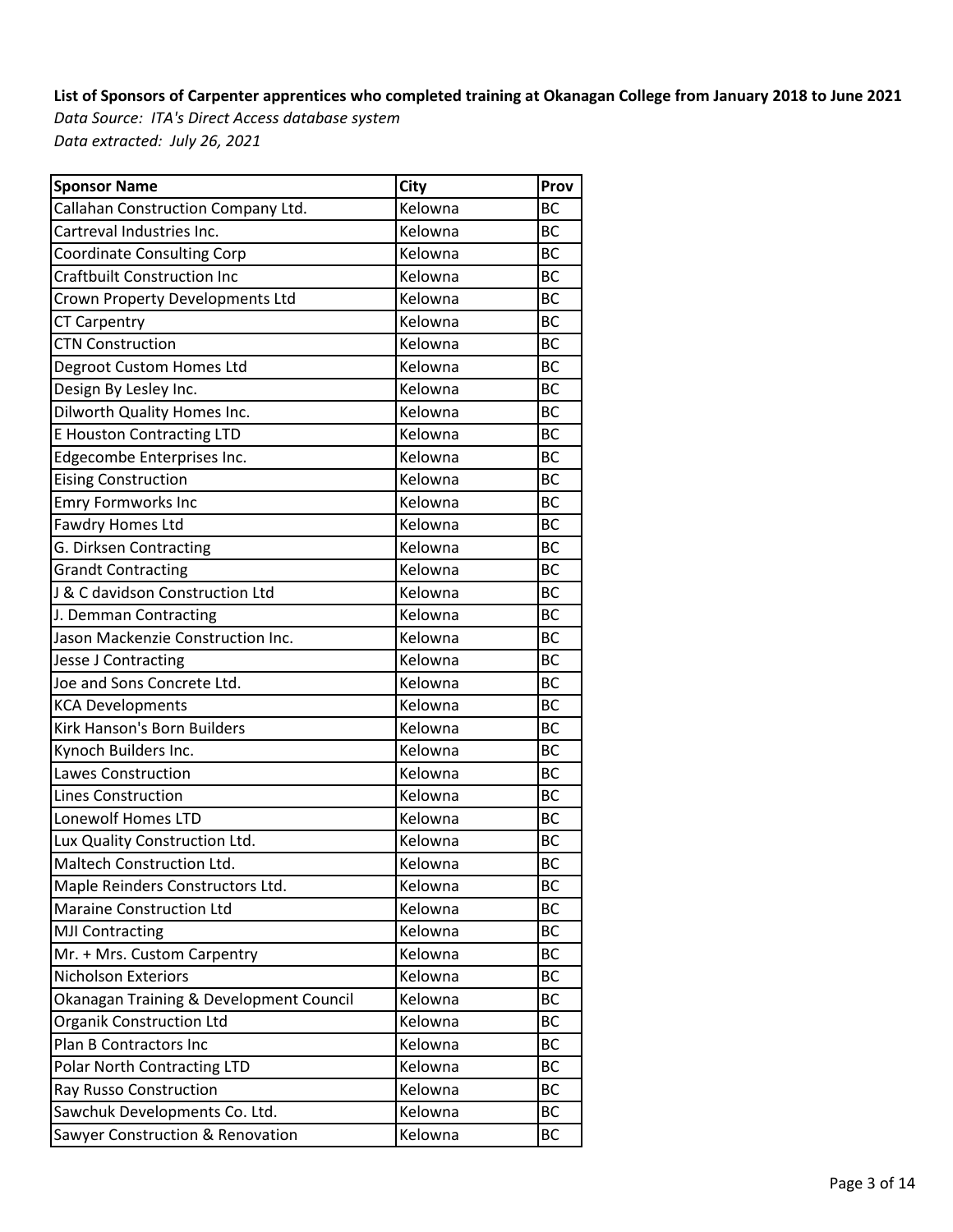| <b>Sponsor Name</b>                      | City            | Prov      |
|------------------------------------------|-----------------|-----------|
| Scobuc Developments Inc.                 | Kelowna         | <b>BC</b> |
| <b>T.G. Construction</b>                 | Kelowna         | <b>BC</b> |
| Team Construction Management (1981) Ltd. | Kelowna         | <b>BC</b> |
| The Voth Cabinet Galler Ltd.             | Kelowna         | <b>BC</b> |
| <b>TKI Construction Ltd</b>              | Kelowna         | <b>BC</b> |
| <b>TLC Homes</b>                         | Kelowna         | <b>BC</b> |
| <b>Traine Construction Ltd</b>           | Kelowna         | <b>BC</b> |
| V2R Construction Group Inc.              | Kelowna         | <b>BC</b> |
| Wilson & Company Ltd.                    | Kelowna         | <b>BC</b> |
| <b>Wrangler Construction</b>             | Kelowna         | <b>BC</b> |
| <b>Wyatt Framing and Foundations</b>     | Kelowna         | <b>BC</b> |
| 0990788 BC Ltd                           | Lake Country    | <b>BC</b> |
| <b>Engedi Homes</b>                      | Lake Country    | <b>BC</b> |
| Fintry Contracting Ltd.                  | Lake Country    | <b>BC</b> |
| <b>Fitch Construction</b>                | Lake Country    | <b>BC</b> |
| <b>Heenan Construction</b>               | Lake Country    | <b>BC</b> |
| JLR Wood Construction Ltd.               | Lake Country    | <b>BC</b> |
| Lake Mountain Construction Ltd           | Lake Country    | <b>BC</b> |
| <b>Premier Craft Homes Ltd</b>           | Lake Country    | <b>BC</b> |
| <b>TBonn Contracting</b>                 | Lake Country    | <b>BC</b> |
| West Bay Construction Company Ltd.       | Lake Country    | <b>BC</b> |
| Caliber Projects Ltd.                    | Langley         | BC        |
| Centra Windows Ltd.                      | Langley         | <b>BC</b> |
| Christian Labour Association of Canada   | Langley         | <b>BC</b> |
| Narrow Gate Dev Ltd                      | Langley         | <b>BC</b> |
| <b>Shamus Jones Construction</b>         | Langley         | <b>BC</b> |
| Teragon Developments & Construction Ltd  | Langley         | <b>BC</b> |
| R. Dolan Construction                    | Lantzville      | <b>BC</b> |
| <b>Elevated Construction</b>             | Lumby           | <b>BC</b> |
| Seventy Three Logistics LTD              | Lumby           | <b>BC</b> |
| <b>Whitevalley Construction</b>          | Lumby           | <b>BC</b> |
| Rockport Property Services Ltd.          | Maple Ridge     | <b>BC</b> |
| On Point Concrete Forming                | Mara            | <b>BC</b> |
| Mettler Construction Ltd.                | Merritt         | BC        |
| Kenny White Contracting                  | Montrose        | BC        |
| Madden Timber Construction Inc.          | Nakusp          | BC        |
| New Empire Homes Inc                     | Nanaimo         | <b>BC</b> |
| <b>Barnett Construction Ltd</b>          | Naramata        | <b>BC</b> |
| Sockeye Enterprises                      | Nelson          | <b>BC</b> |
| <b>CDE Enterprises</b>                   | New Denver      | BC        |
| Capilano Builders                        | North Vancouver | BC        |
| Lee Island Developments Ltd              | North Vancouver | BC        |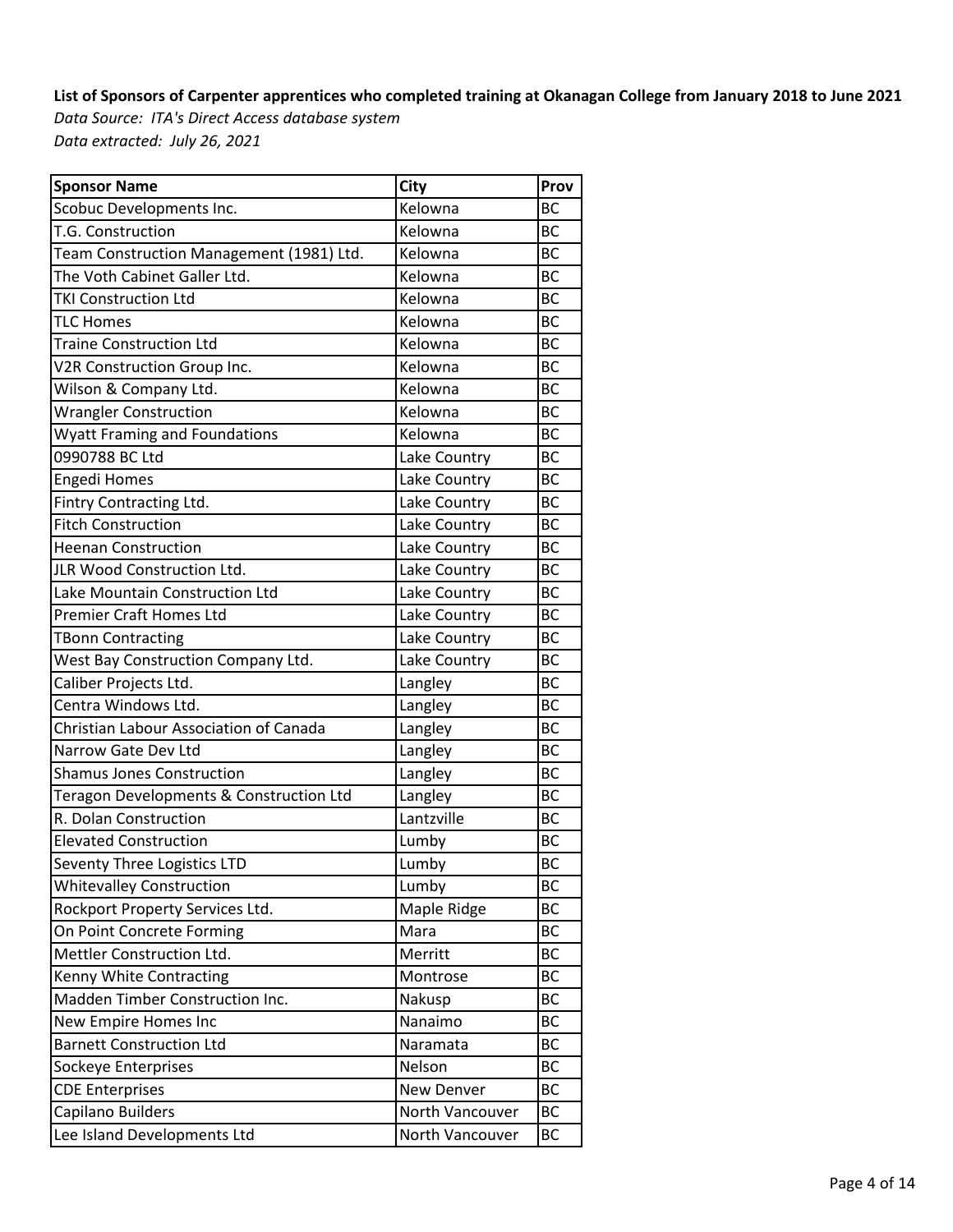| <b>Sponsor Name</b>                     | City                 | Prov      |
|-----------------------------------------|----------------------|-----------|
| Lotos Construction Ltd.                 | North Vancouver      | <b>BC</b> |
| <b>Meister Construction Ltd</b>         | North Vancouver      | <b>BC</b> |
| <b>Norson Construction LLP</b>          | North Vancouver      | BC        |
| 3 Bar construction Ltd                  | Oliver               | <b>BC</b> |
| <b>Desert Valley Consulting</b>         | Oliver               | <b>BC</b> |
| <b>JMF Construction</b>                 | Oliver               | <b>BC</b> |
| Kingsmen Construction                   | Oliver               | <b>BC</b> |
| <b>Sterling Okanagan Builders</b>       | Oliver               | <b>BC</b> |
| <b>New Leaf Contracting</b>             | Pemberton            | BC        |
| <b>B. Fair Builds</b>                   | Penticton            | <b>BC</b> |
| Blackhawk Contracting & Design Ltd      | Penticton            | <b>BC</b> |
| Buccaneer Contracting Ltd.              | Penticton            | <b>BC</b> |
| <b>C.B. Frost Contracting</b>           | Penticton            | <b>BC</b> |
| <b>Comark Construction</b>              | Penticton            | <b>BC</b> |
| <b>Cumming Construction Ltd</b>         | Penticton            | BC        |
| Greyback Construction Ltd.              | Penticton            | <b>BC</b> |
| <b>PCS Construction</b>                 | Penticton            | <b>BC</b> |
| Ritchie Contracting And Design Ltd.     | Penticton            | <b>BC</b> |
| <b>TLM Ventures</b>                     | Penticton            | <b>BC</b> |
| <b>UBER Solutions Corp</b>              | Penticton            | <b>BC</b> |
| <b>Postle Construction</b>              | Port Moody           | <b>BC</b> |
| <b>Bid Group Construction Ltd.</b>      | <b>Prince George</b> | <b>BC</b> |
| CMAW Local 1998                         | Prince George        | <b>BC</b> |
| Salem Contracting Ltd.                  | <b>Prince George</b> | <b>BC</b> |
| <b>Old Craft Carpentry</b>              | Quathiaski Cove      | ВC        |
| <b>Absolute Contracting</b>             | Revelstoke           | <b>BC</b> |
| Absolute Industries Ltd                 | Revelstoke           | <b>BC</b> |
| Arcadian Contracting Co. Revelstoke Ltd | Revelstoke           | BC        |
| <b>NRT Construction Ltd.</b>            | Revelstoke           | <b>BC</b> |
| Paradigm Building Solutions Ltd.        | Revelstoke           | <b>BC</b> |
| Revelstoke Summit Construction Inc.     | Revelstoke           | BC        |
| <b>Tree Construction Inc</b>            | Revelstoke           | ВC        |
| PCL Constructors Westcoast Inc.         | Richmond             | BC        |
| <b>Pols Contracting</b>                 | Rossland             | ВC        |
| J. Milburn Custom Carpentry             | Royston              | ВC        |
| <b>Cullen Bros Building Ltd</b>         | Saanichton           | ВC        |
| <b>Edgecraft Construction</b>           | Salmon Arm           | ВC        |
| <b>Orchard Valley Homes</b>             | Salmon Arm           | BC        |
| <b>Pelletier Construction</b>           | Salmon Arm           | BC        |
| Stemmer Construction Ltd.               | Salmon Arm           | ВC        |
| Whitstone Developements Ltd             | Salmon Arm           | ВC        |
| <b>Wood Creek Construction Ltd</b>      | Salmon Arm           | ВC        |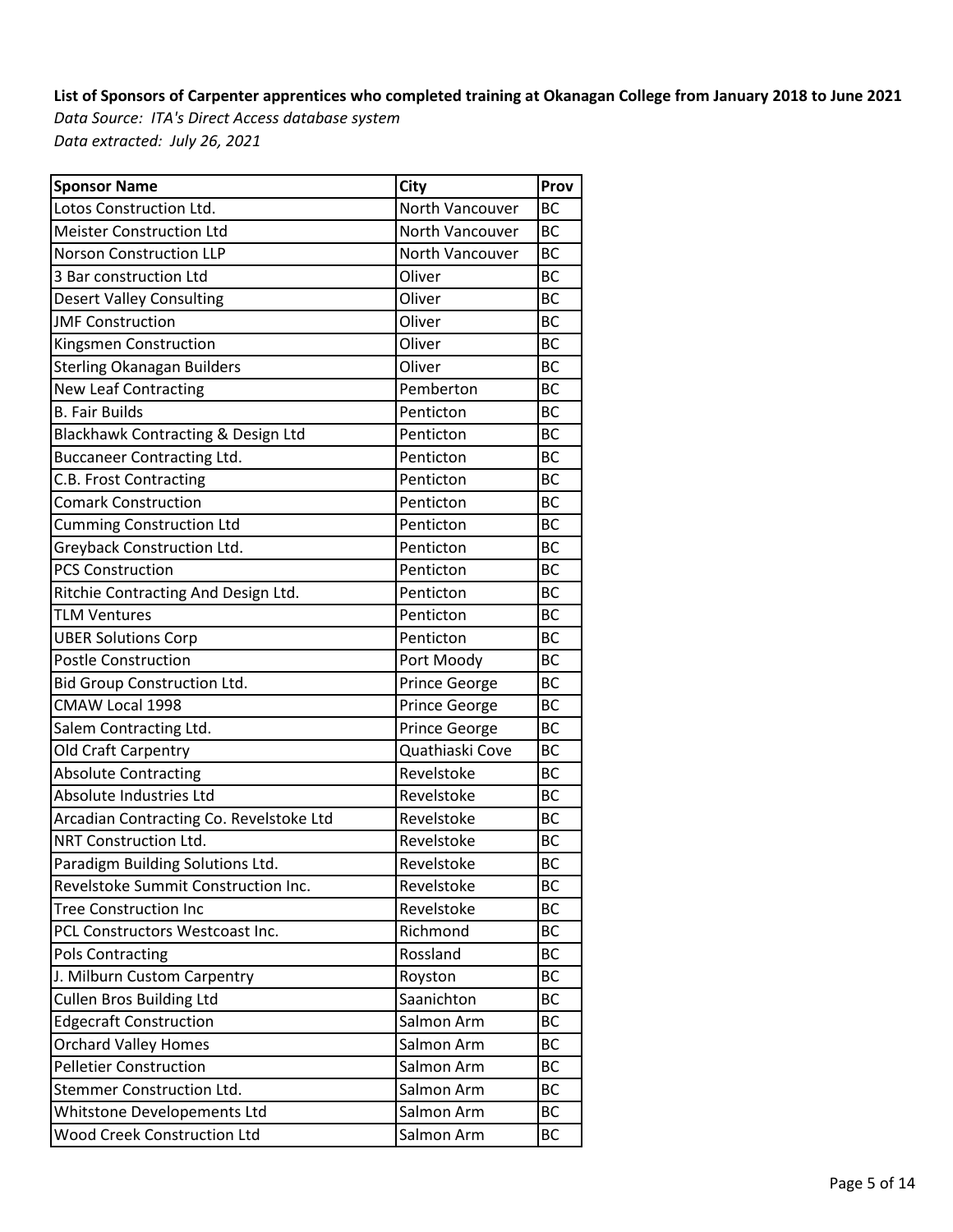| <b>Sponsor Name</b>                | City       | Prov      |
|------------------------------------|------------|-----------|
| DA Gray Construction               | Sechelt    | <b>BC</b> |
| <b>Bayview Homes</b>               | Sicamous   | <b>BC</b> |
| G. Eppel Construction Ltd.         | Sorrento   | <b>BC</b> |
| <b>Kusisto Construction</b>        | Sorrento   | <b>BC</b> |
| 0899563 BC Ltd                     | Summerland | <b>BC</b> |
| <b>Alas Construction</b>           | Summerland | <b>BC</b> |
| Allform Construction Inc.          | Summerland | <b>BC</b> |
| Greenhaven Enterprises             | Summerland | BC        |
| <b>Okanagan Custom Homes</b>       | Summerland | <b>BC</b> |
| Okanagan Custom Homes Ltd          | Summerland | <b>BC</b> |
| <b>Red Stag Contracting</b>        | Summerland | <b>BC</b> |
| <b>Richter's Contracting</b>       | Surrey     | <b>BC</b> |
| Two Pillars Construction Ltd.      | Surrey     | <b>BC</b> |
| <b>Westwind Custom Carpentry</b>   | Telkwa     | <b>BC</b> |
| Kerf Construction Ltd.             | Terrace    | <b>BC</b> |
| <b>Tuff City Builders Inc</b>      | Tofino     | <b>BC</b> |
| <b>Anvil West Construction Ltd</b> | Vancouver  | <b>BC</b> |
| Level One Construction Ltd         | Vancouver  | <b>BC</b> |
| <b>SanMarc Custom Homes</b>        | vancouver  | <b>BC</b> |
| Team Projects Inc.                 | Vancouver  | <b>BC</b> |
| Wood Valley Projects Inc           | Vancouver  | <b>BC</b> |
| Two Dolphin Const.                 | Vanderhoof | <b>BC</b> |
| 1130721 BC LTD                     | Vernon     | <b>BC</b> |
| AcuTruss Industries 1996 Ltd.      | Vernon     | <b>BC</b> |
| <b>Bercum Builders Inc</b>         | Vernon     | <b>BC</b> |
| <b>Brentwell Construction</b>      | Vernon     | <b>BC</b> |
| <b>BTE Construction</b>            | Vernon     | <b>BC</b> |
| C.K. Winn & Sons Construction Ltd. | Vernon     | <b>BC</b> |
| Cameron Pasemko                    | Vernon     | <b>BC</b> |
| CMAW Local 1346                    | Vernon     | <b>BC</b> |
| European Timber Frame Homes Corp   | Vernon     | <b>BC</b> |
| <b>Greigh Matters Construction</b> | Vernon     | <b>BC</b> |
| <b>Harries Construction</b>        | Vernon     | BC        |
| <b>Hocken Homes</b>                | Vernon     | BC        |
| <b>Inspiration Homes Ltd</b>       | Vernon     | <b>BC</b> |
| Nikosi Homes Ltd.                  | Vernon     | <b>BC</b> |
| Nor Renovations Ltd                | Vernon     | BC        |
| P. Lewis Construction Ltd          | Vernon     | <b>BC</b> |
| P.J. Devries Construction          | Vernon     | <b>BC</b> |
| Predator Ridge Limited Partnership | Vernon     | BC        |
| Reico Construction                 | Vernon     | BC        |
| Rent a Gerd                        | Vernon     | <b>BC</b> |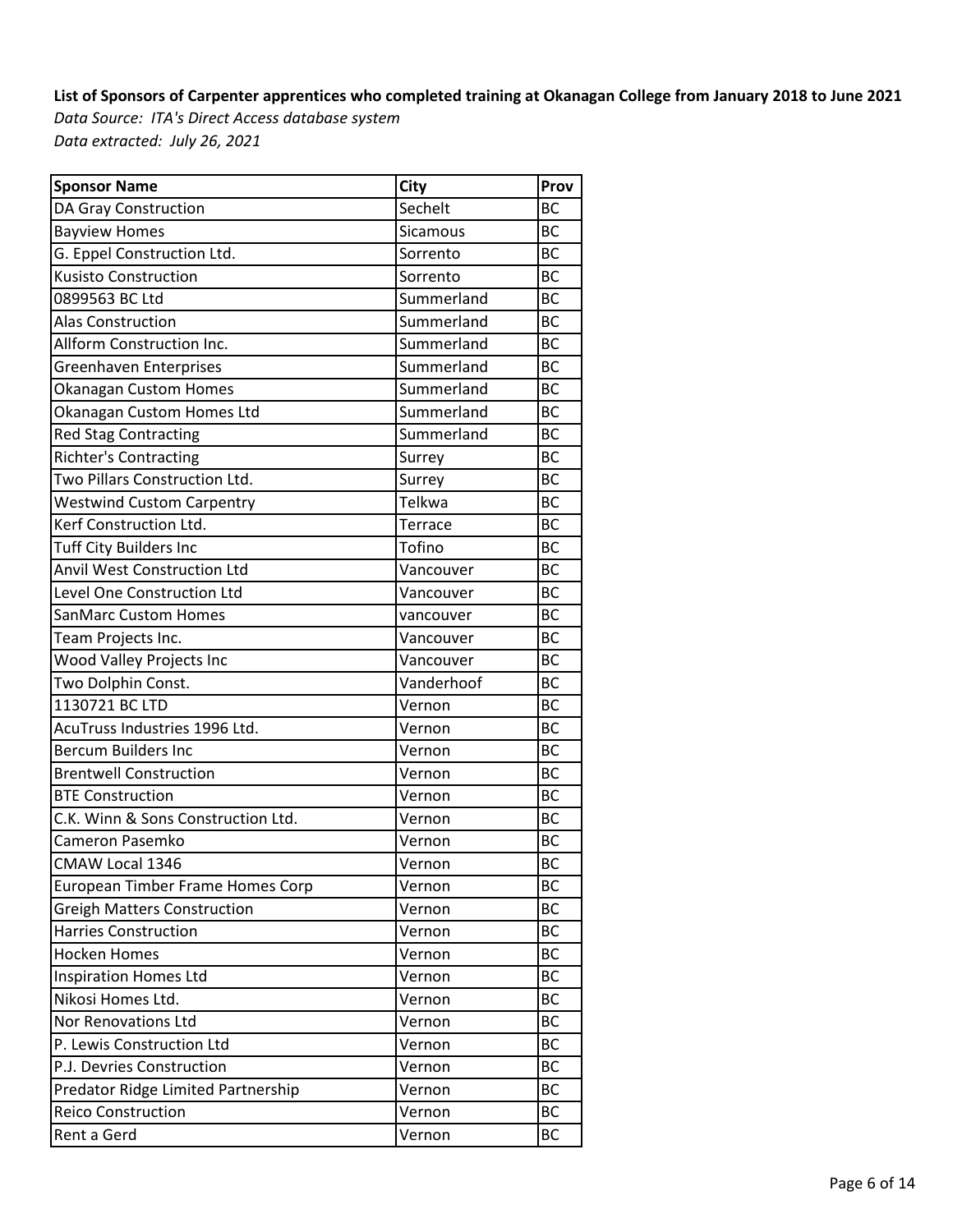| <b>Sponsor Name</b>                      | City                 | Prov      |
|------------------------------------------|----------------------|-----------|
| <b>Richbuilt Homes</b>                   | Vernon               | <b>BC</b> |
| Silver Star Mountain Resort Ltd.         | Vernon               | <b>BC</b> |
| Carpenter Union Local 1907               | Victoria             | <b>BC</b> |
| Country Way Contracting Ltd              | Victoria             | <b>BC</b> |
| <b>Edda Creative</b>                     | Victoria             | <b>BC</b> |
| Falcon Heights Contracting Ltd           | Victoria             | <b>BC</b> |
| Kevin Mitchell Construction Inc.         | Victoria             | <b>BC</b> |
| NZ Builder LTD                           | Victoria             | <b>BC</b> |
| U.B.C.J.A. Local 1370                    | Victoria             | <b>BC</b> |
| Burton Marine Pile Driving Inc.          | West Kelowna         | <b>BC</b> |
| <b>Distinct Cribbing and Framing</b>     | West Kelowna         | <b>BC</b> |
| K2 Enterprises DBA 0789658 BC Ltd.       | West Kelowna         | <b>BC</b> |
| Knowone Construction Ltd                 | West Kelowna         | <b>BC</b> |
| Kootenay Okanagan Construction           | West Kelowna         | <b>BC</b> |
| Lowry's Construction Inc.                | West Kelowna         | <b>BC</b> |
| <b>Ponton Construction</b>               | West Kelowna         | <b>BC</b> |
| <b>Robin Hood Contracting</b>            | West Kelowna         | <b>BC</b> |
| Ti Developments LTD                      | West Kelowna         | <b>BC</b> |
| <b>Tim Barrett Construction</b>          | West Kelowna         | <b>BC</b> |
| Freeport Industries Ltd                  | Westbank             | <b>BC</b> |
| Creekworks Construction Ltd.             | Whistler             | <b>BC</b> |
| <b>Ecoalpine West Coast Building Ltd</b> | Whistler             | <b>BC</b> |
| Max Grayston Construction                | Whistler             | <b>BC</b> |
| T. M. Builders                           | Whistler             | <b>BC</b> |
| 3Gen Cabinetry Corp                      | Williams Lake        | <b>BC</b> |
| G. L. Construction                       | <b>Williams Lake</b> | <b>BC</b> |
| <b>Herve's General Contracting</b>       | <b>Williams Lake</b> | <b>BC</b> |
| Pitre Construction Ltd.                  | <b>Williams Lake</b> | <b>BC</b> |
| Sprucelee Construction Ltd.              | Williams Lake        | <b>BC</b> |
|                                          |                      |           |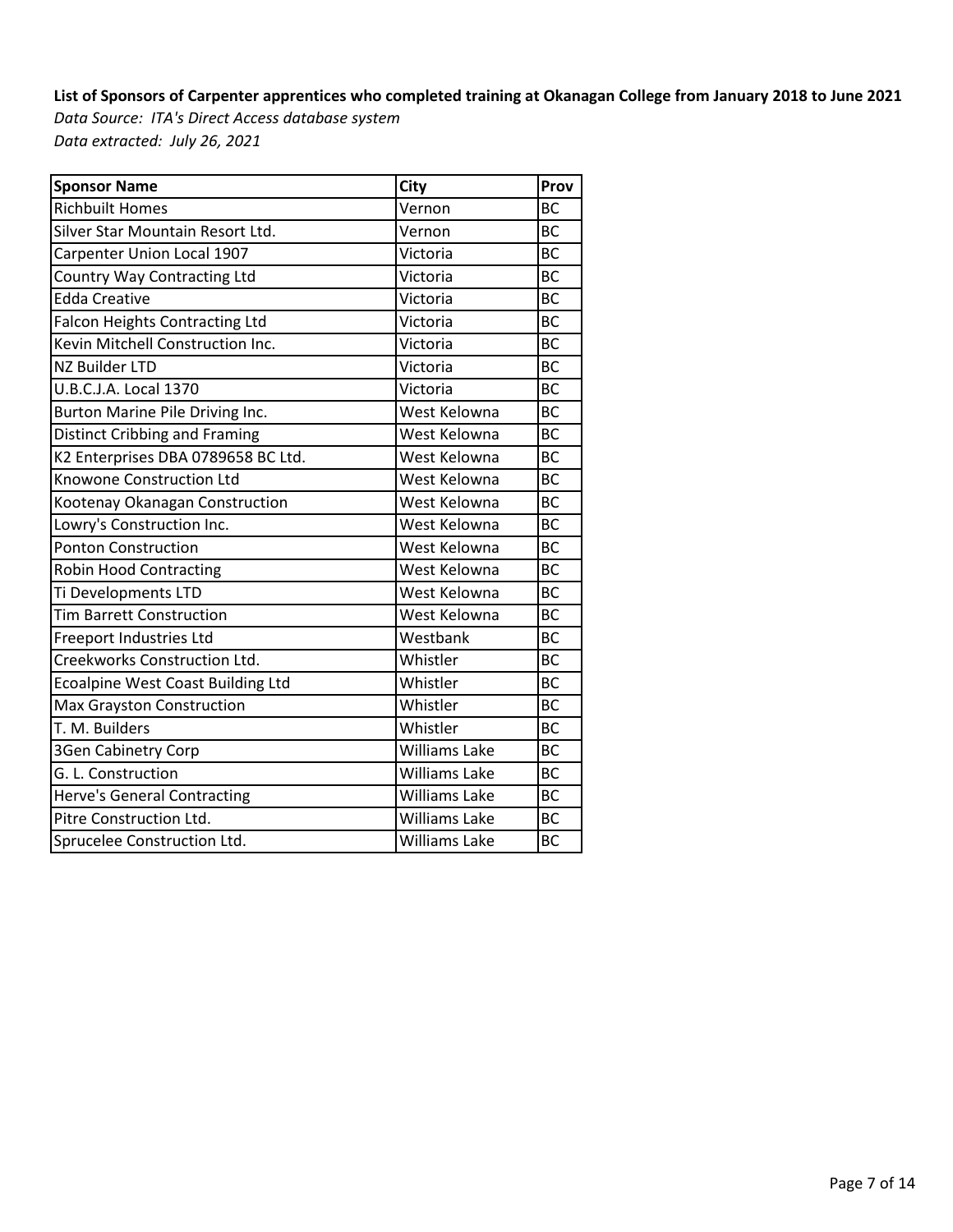Page 8 of 14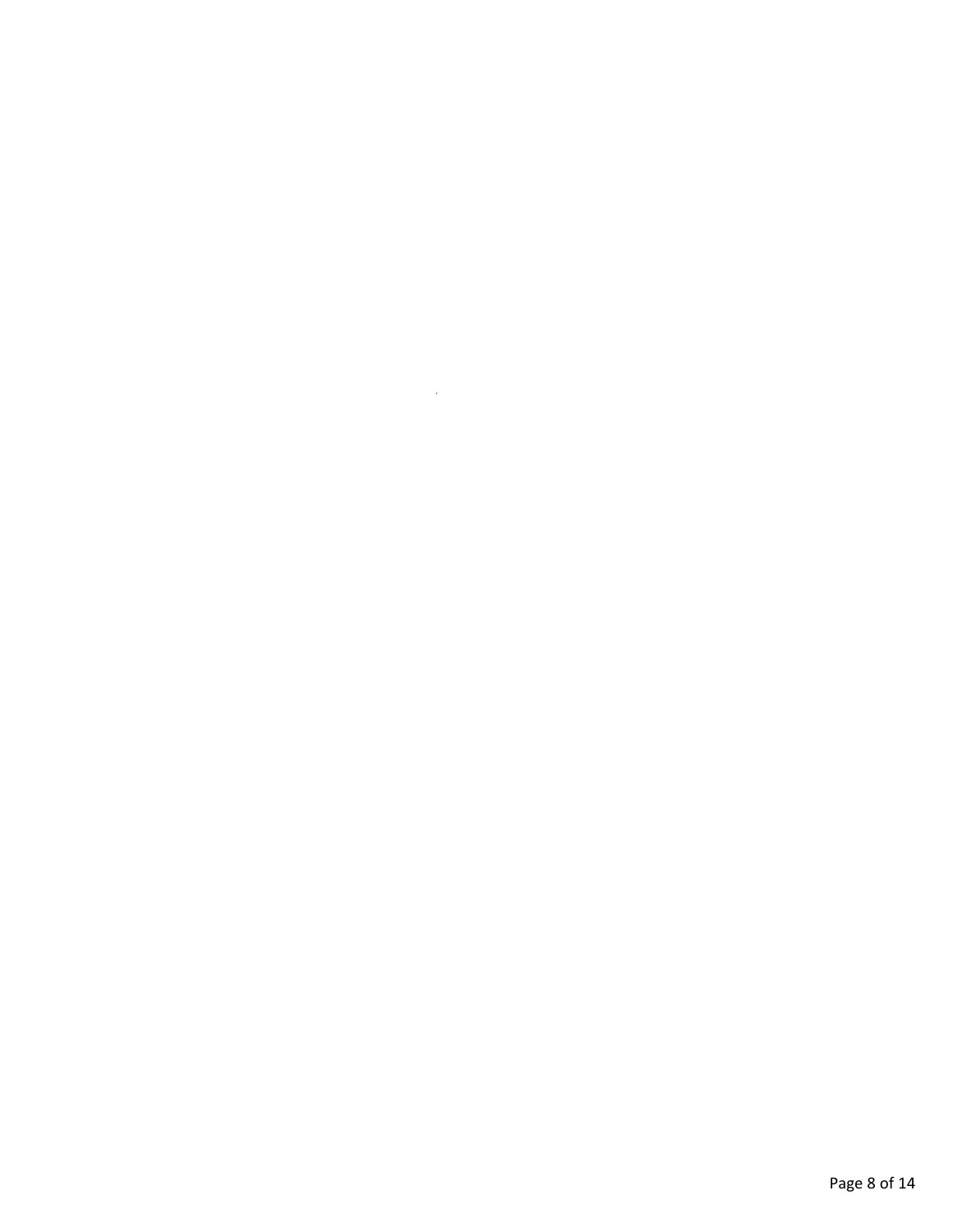Page 9 of 14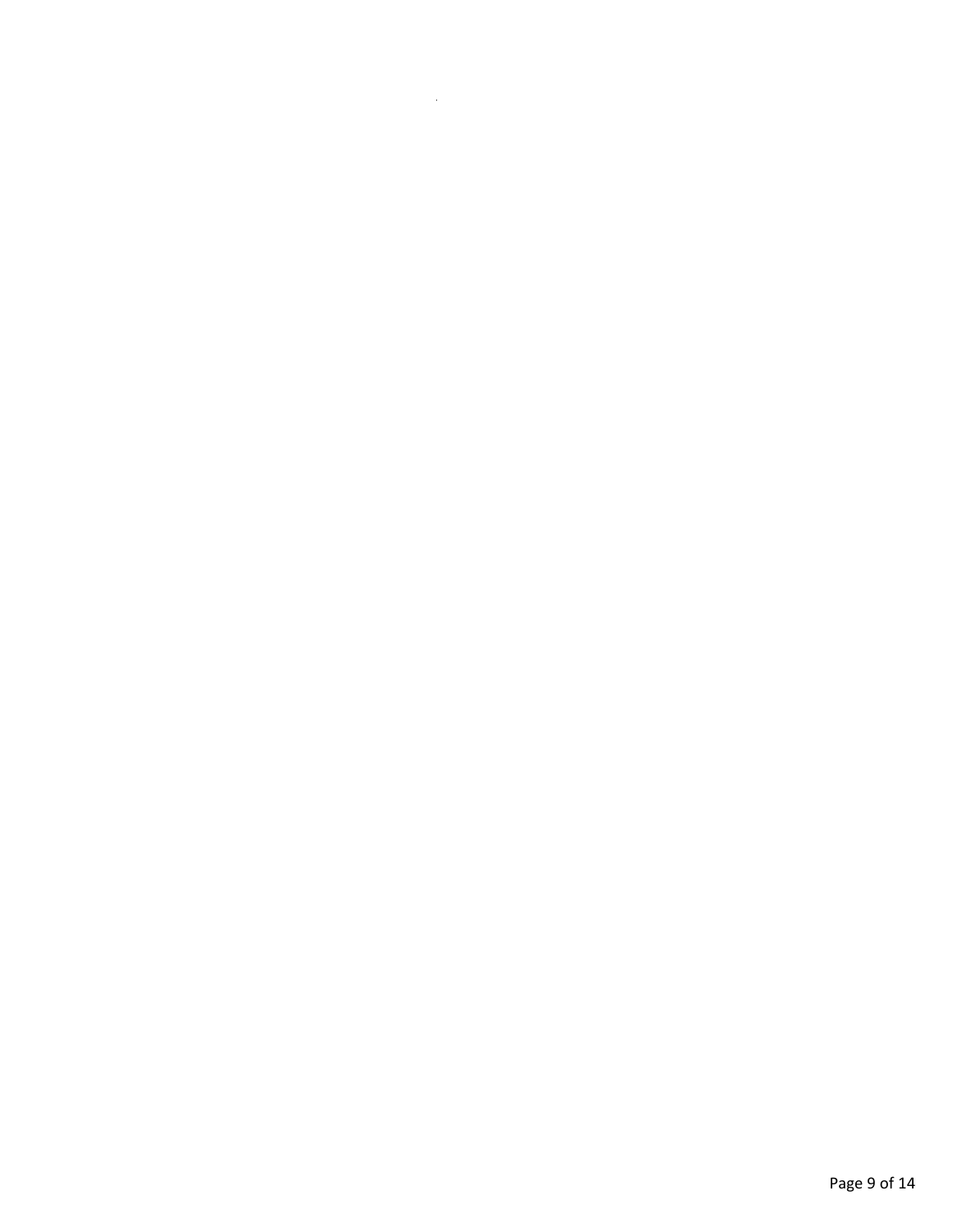Page 10 of 14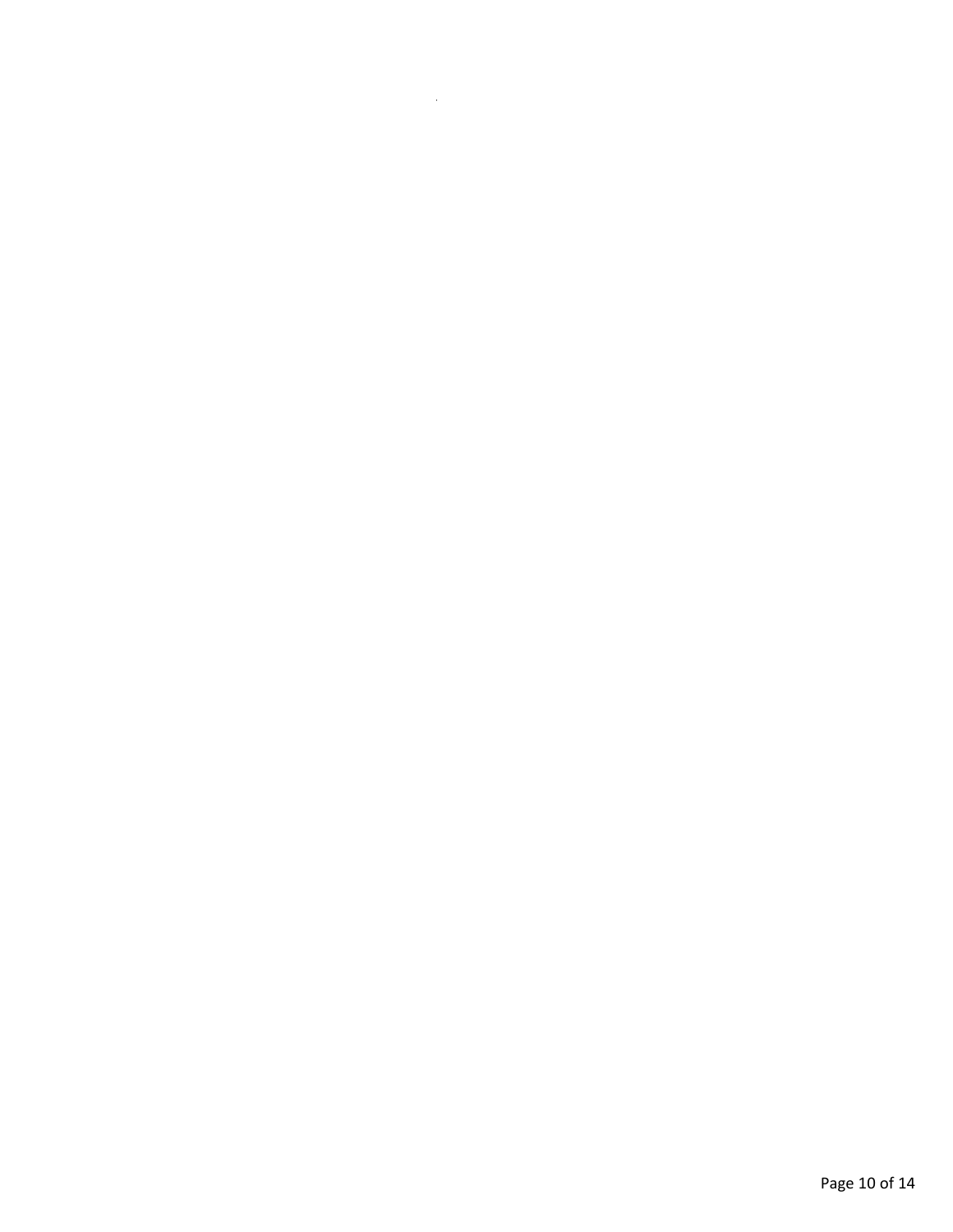Page 11 of 14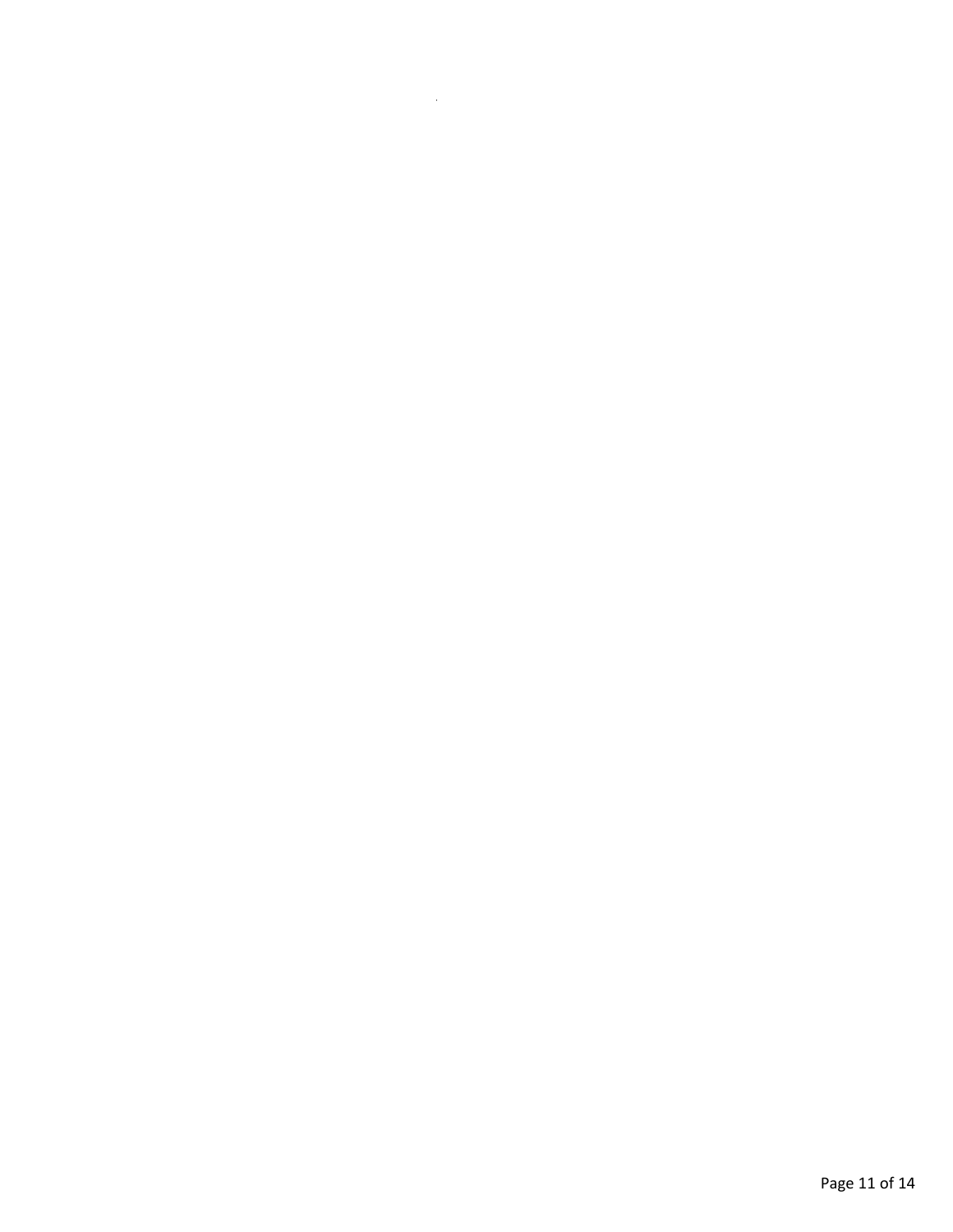Page 12 of 14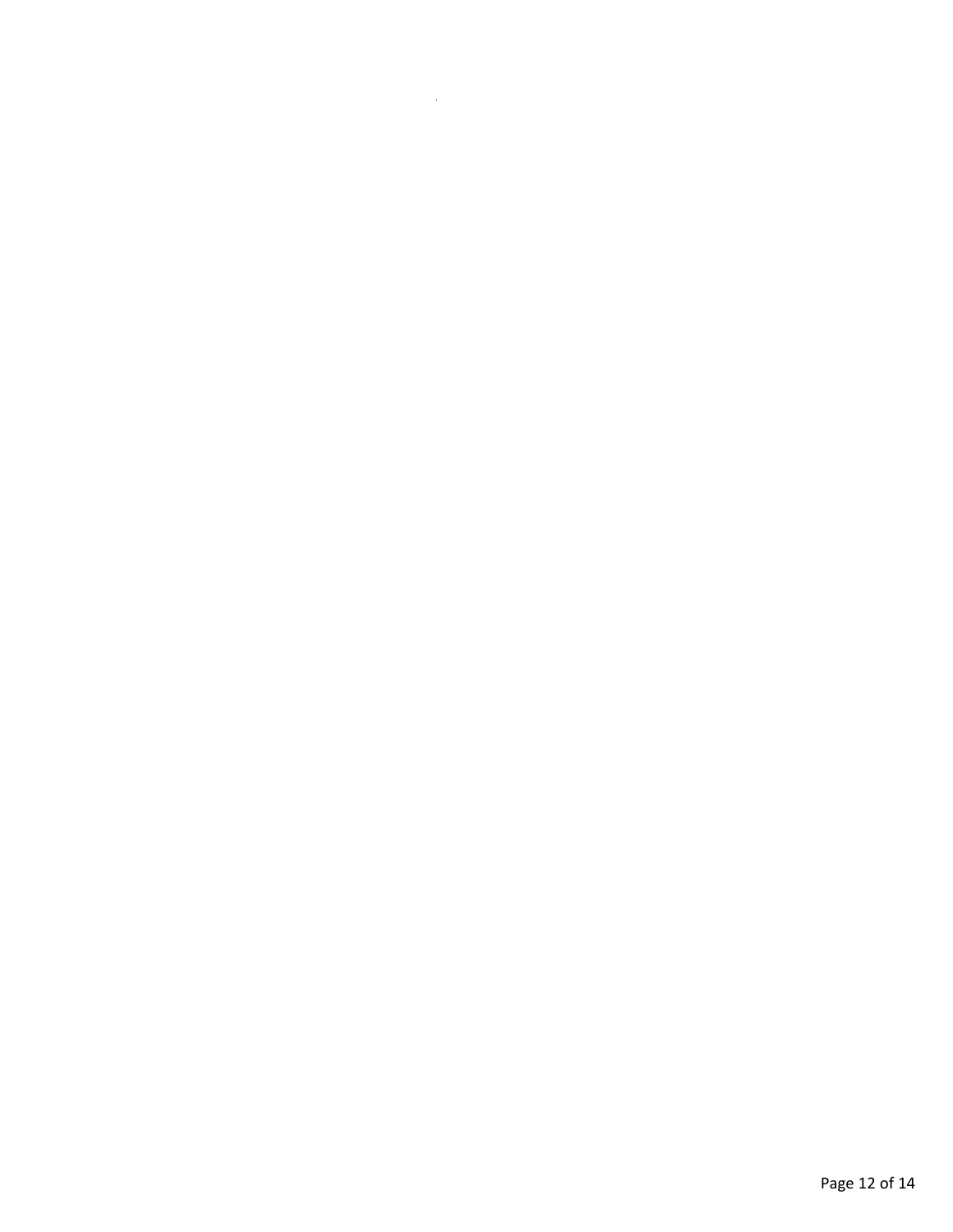Page 13 of 14